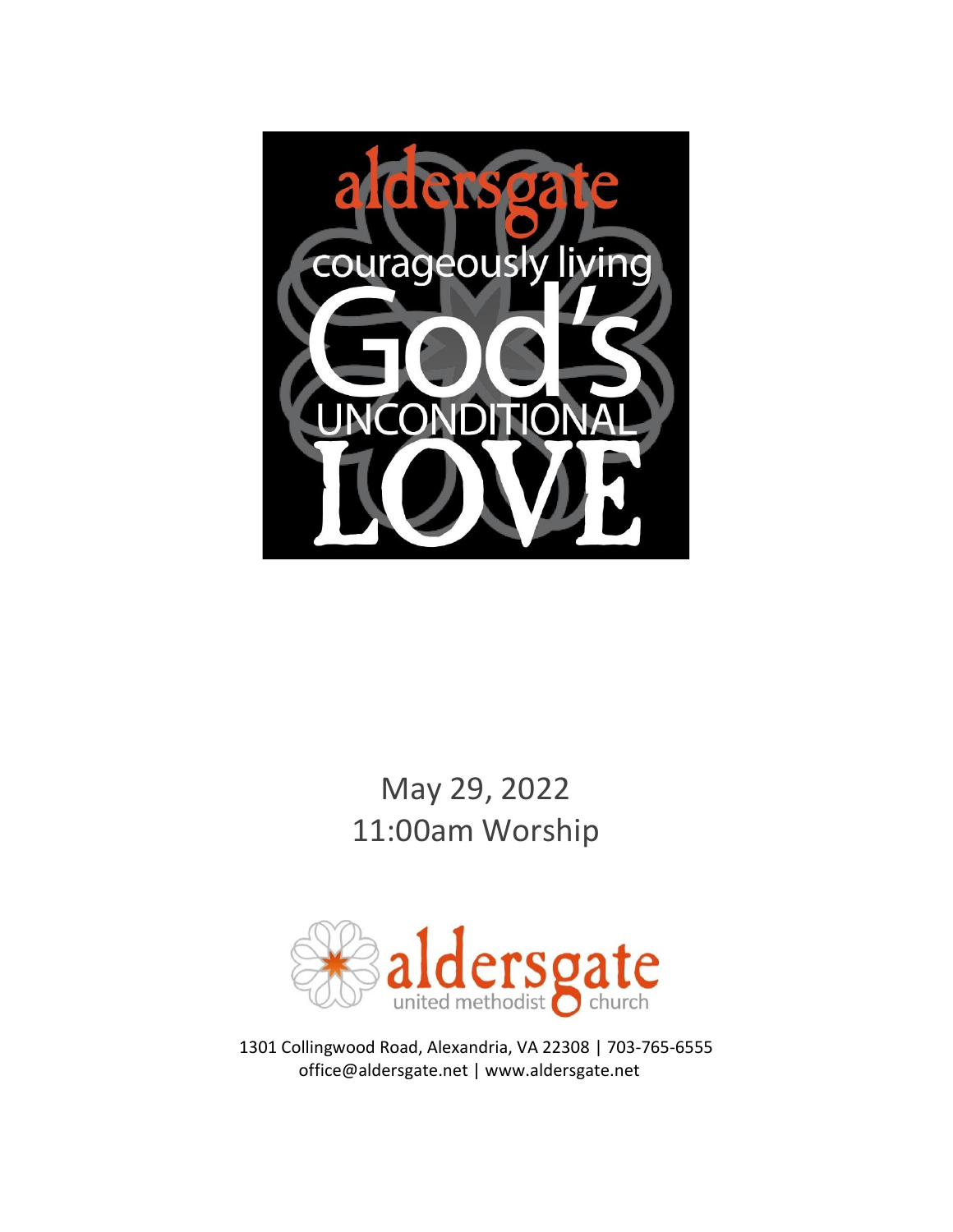## Prelude

Welcome & Community Time

Mortgage May Ministry Moment

## \* Call to Worship

Encouraged by Christ, we share in the Spirit. Let us worship God. **We worship with humility and love trusting that one is not better than another.** Finding our unity in Christ, we worship with one mind, one love and one accord. **With the courage to be vulnerable, with the courage to be gracious, let us worship with the courage to put others before ourselves.**

## \* Hymn #529 | *How Firm a Foundation*

**How firm a foundation, ye saints of the Lord, Is laid for your faith in his excellent word! What more can he say than to you he hath said, To you who for refuge to Jesus have fled?**

**"Fear not, I am with thee, O be not dismayed, For I am thy God and will still give thee aid; I'll strengthen and help thee, and cause thee to stand Upheld by my righteous, omnipotent hand.**

**"When through the deep waters I call thee to go, The rivers of woe shall not thee overflow; For I will be with thee, thy troubles to bless, And sanctify to thee thy deepest distress.**

**"When through fiery trials thy pathways shall lie, My grace, all-sufficient, shall be thy supply; The flame shall not hurt thee; I only design Thy dross to consume, and thy gold to refine.**

**"The soul that on Jesus still leans for repose, I will not, I will not desert to its foes; That soul, though all hell should endeavor to shake, I'll never, no, never, no, never forsake."**

## \* Opening Prayer | A Memorial Day Prayer

**Almighty God, we thank You for bringing us together at this Memorial Day celebration to acknowledge the debt we owe to the men and women of the United States military who have guarded this country with their lives. We especially honor those who lost their lives while defending this nation. They fought on land, at sea, and in the air, always understanding that they may not come back from the mission and accepting that as part of the job. They were willing to risk death to protect this land we hold so dear and the American people along with it. We thank them for their sacrifice and promise we'll carry on their legacy to ensure they did not die in vain. Father, we pray that You strengthen and protect all our military personnel who are serving presently and in the future. Give them the courage to face whatever comes, protect them in battle, and help them prosper in times of peace. Watch over their families, Lord, as You watch over us all. We put our trust and faith in You and even though we don't always understand Your ways, we accept that You have a plan for each and every one of us. Please help us fulfill our personal missions, whatever they may be. Amen.**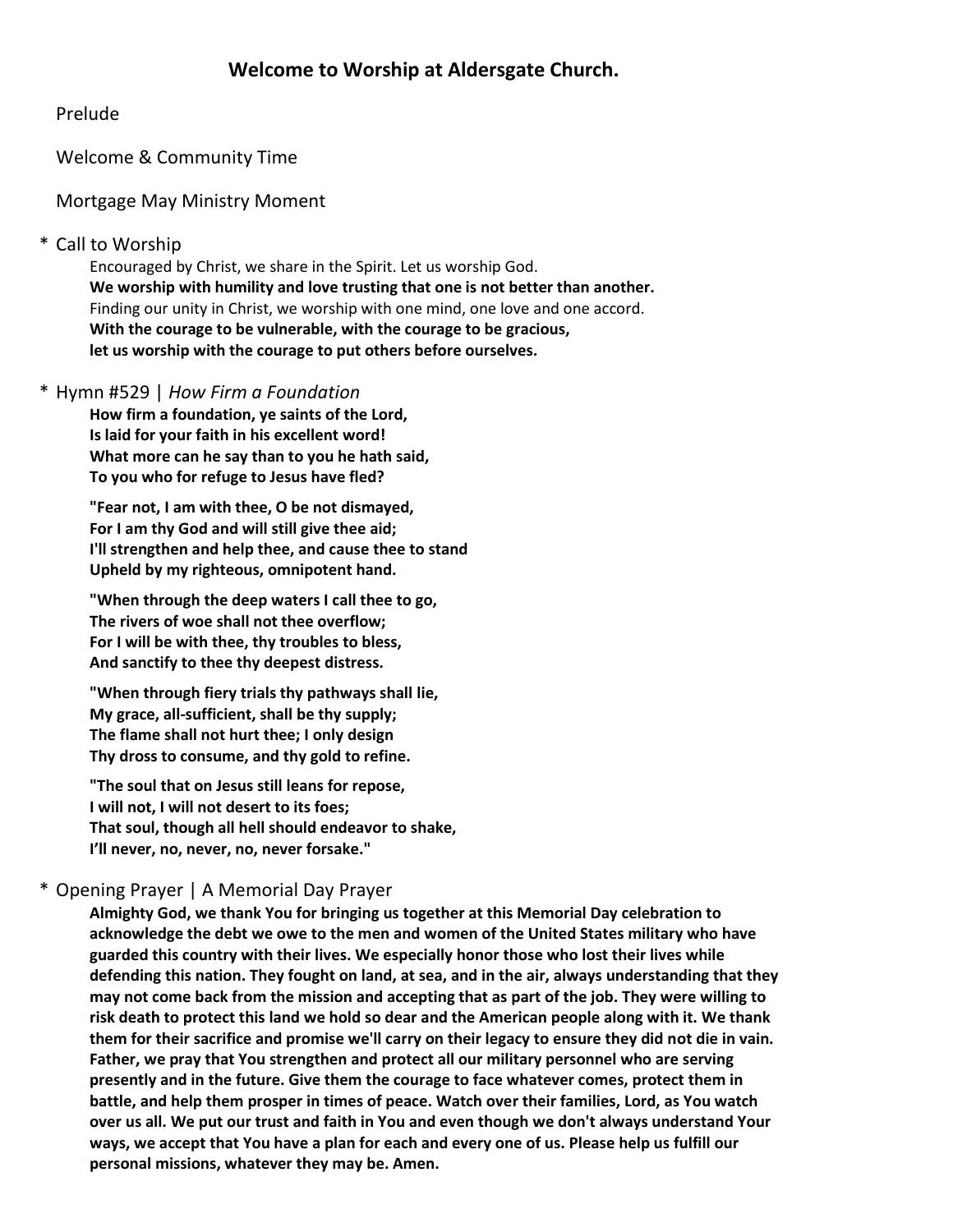\* Gloria

**Glory be to the Father and to the Son and to the Holy Ghost; As it was in the beginning, is now and ever shall be, world without end. Amen. Amen**

\* Passing of the Peace

Receiving of our Tithes and Offerings

\* Doxology

**Praise God, from whom all blessings flow; praise God, all creatures here below; Alleluia! Alleluia! Praise God the source of all our gifts! Praise Jesus Christ whose power uplifts! Praise the Spirit, Holy Spirit! Alleluia! Alleluia! Alleluia!**

\* Offertory Prayer

#### \* Hymn #534 | *Be Still, My Soul*

**Be still, my soul: the Lord is on thy side. Bear patiently the cross of grief or pain; Leave to your God to order and provide; In every change, God faithful will remain. Be still my soul: your best, your heavenly friend Through thorny ways leads to a joyful end.**

**Be still, my soul: your God doth undertake To guide the future, as in ages past. Your hope, your confidence let nothing shake; All now mysterious shall be bright at last. Be still, my soul: the waves and winds still know The Christ who ruled them while he dwelt below.**

**Be still, my soul: the hour is hastening on When we shall be forever with the Lord, When disappointment, grief, and fear are gone, Sorrow forgot, love's purest joys restored. Be still, my soul: when change and tears are past, All safe and blessed we shall meet at last.**

#### Scripture

Listen for the word of God Joshua 1:6-9

Be strong and courageous, for you shall lead this people to possess the land that I swore to their ancestors to give them. Only be strong and very courageous, being careful to act in accordance with all the law that my servant Moses commanded you; do not turn from it to the right hand or to the left, so that you may be successful wherever you go. This book of the law shall not depart out of your mouth; you shall meditate on it day and night, so that you may be careful to act in accordance with all that is written in it. For then you shall make your way prosperous, and then you shall be successful. I hereby command you: Be strong and courageous; do not be frightened or dismayed, for the Lord your God is with you wherever you go."

#### Anthem

*Ave Maria* Chapleigh Denman

Sermon **Courage For Our Time Randy Orndorff**